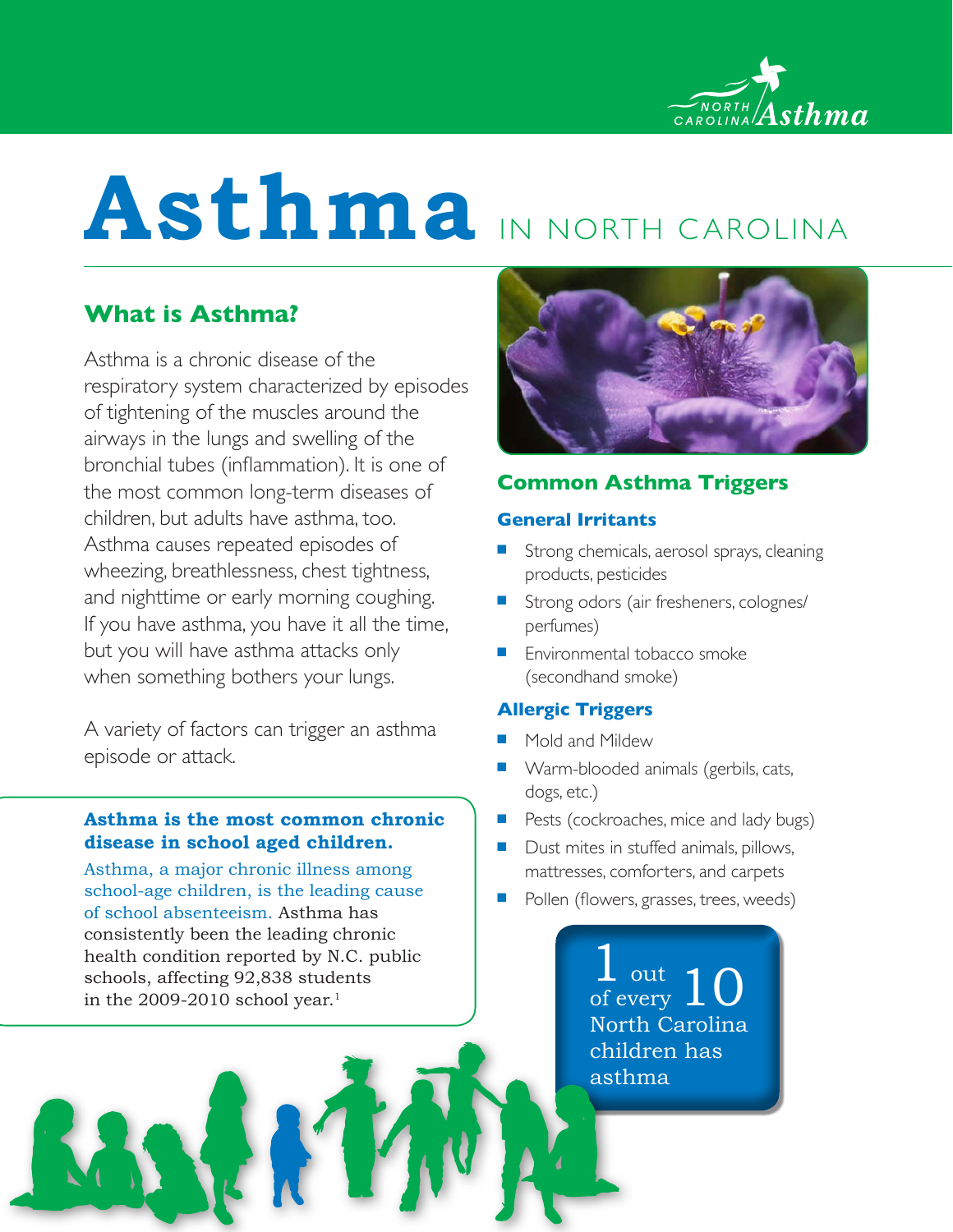

"**Asthma control predicts quality of life**, even after taking into account asthma severity and lung function."6

# **The Burden of Asthma in North Carolina**

- More than 900,000 (12.6%) adults in North Carolina have been diagnosed with asthma, and almost 535,000 (7.5%) of them still have it.<sup>2</sup>
- About 369,000 (16.8%) children in North Carolina have been diagnosed with asthma. Almost 226,000 (10.3%) still have it.<sup>3</sup>
- $\blacksquare$  In 2009, there were 10,986 hospitalizations due to asthma in North Carolina, accounting for more than \$132.5 million in total charges.<sup>4</sup>
- Between 1999 and 2009, asthma caused more than 1000 deaths in North Carolina. Twice as many of those deaths were among adult women than in men.<sup>5</sup>
- <sup>n</sup> Almost a third of children in North Carolina visited an emergency department or urgent care center in the past year because of their asthma.





#### **Children and Adults with Lifetime and Current Asthma, N.C. and U.S., 2009** 20 15 10 5  $\overline{O}$ Percent **NC Children US Children NC Adults US Adults Lifetime** Asthma **Current** Asthma 15.5 13.8 9.6 12.9 7.8 13.1 7.7 10.1

Sources: NC Children: N.C. State Center for Health Statistics, 2009 N.C. Child Health Assessment and Monitoring Program. US Children, NC Adults, US Adults: Centers for Disease Control and Prevention, 2009 National Health Interview Survey (NHIS) Data.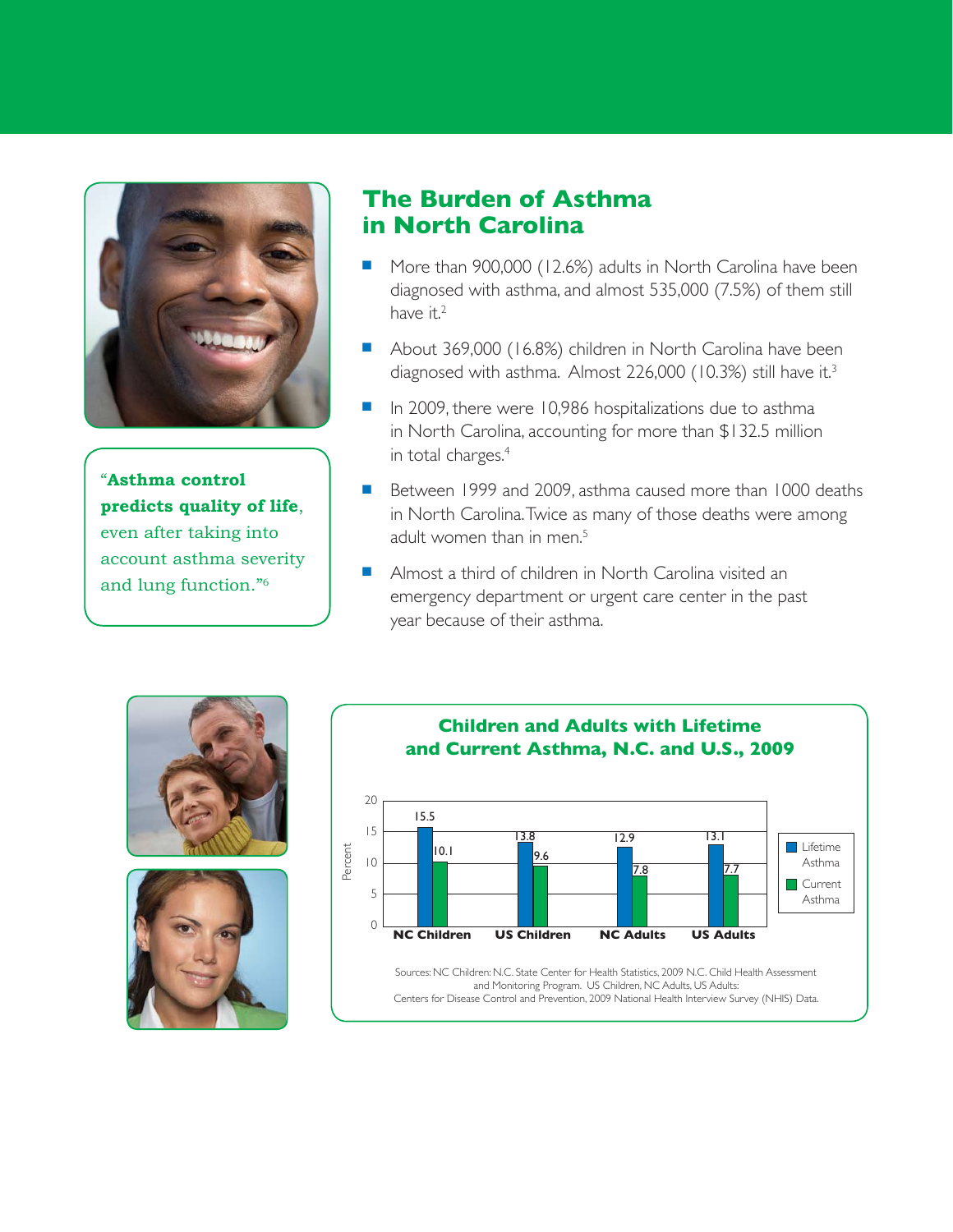# **What can you do?7**

Because asthma can be controlled, it is most important to work on preventing attacks.

### **Keep a clean home.**

- Make sure that your home is free of dust, mold, smoke, and other potential triggers.
- Vacuum often—HEPA (High Efficiency Particle Air) filters remove dust best.
- $\blacksquare$  Keep foods stored in tightly sealed containers to avoid attracting cockroaches and rodents by keeping food in tightly sealed containers.
- $\blacksquare$  Clear crumbs, drips, spills, and dirty dishes immediately.
- $\blacksquare$  Identify and quickly fix water leaks in your home.

## **Keep people with asthma away from dust, dust mites, and smoke.**

- Use zippered "allergen resistant" mattress and pillow covers to keep dust mites out of sleeping spaces.
- E Keep pets outdoors or away from sleeping areas; clear hairs from carpets and furniture.
- Quit smoking, or smoke only outside of your home and car. Always keep tobacco smoke away from children.
- **n** Change bed sheets often.
- Keep people with asthma out of the room while vacuuming or dusting.

## **Get medical advice and follow the doctor's instructions.**

- Get medical attention for breathing problems.
- Get emergency medical care for bad attacks of shortness of breath or wheezing.
- Take all prescribed medication, either to prevent attacks or to lessen the symptoms.